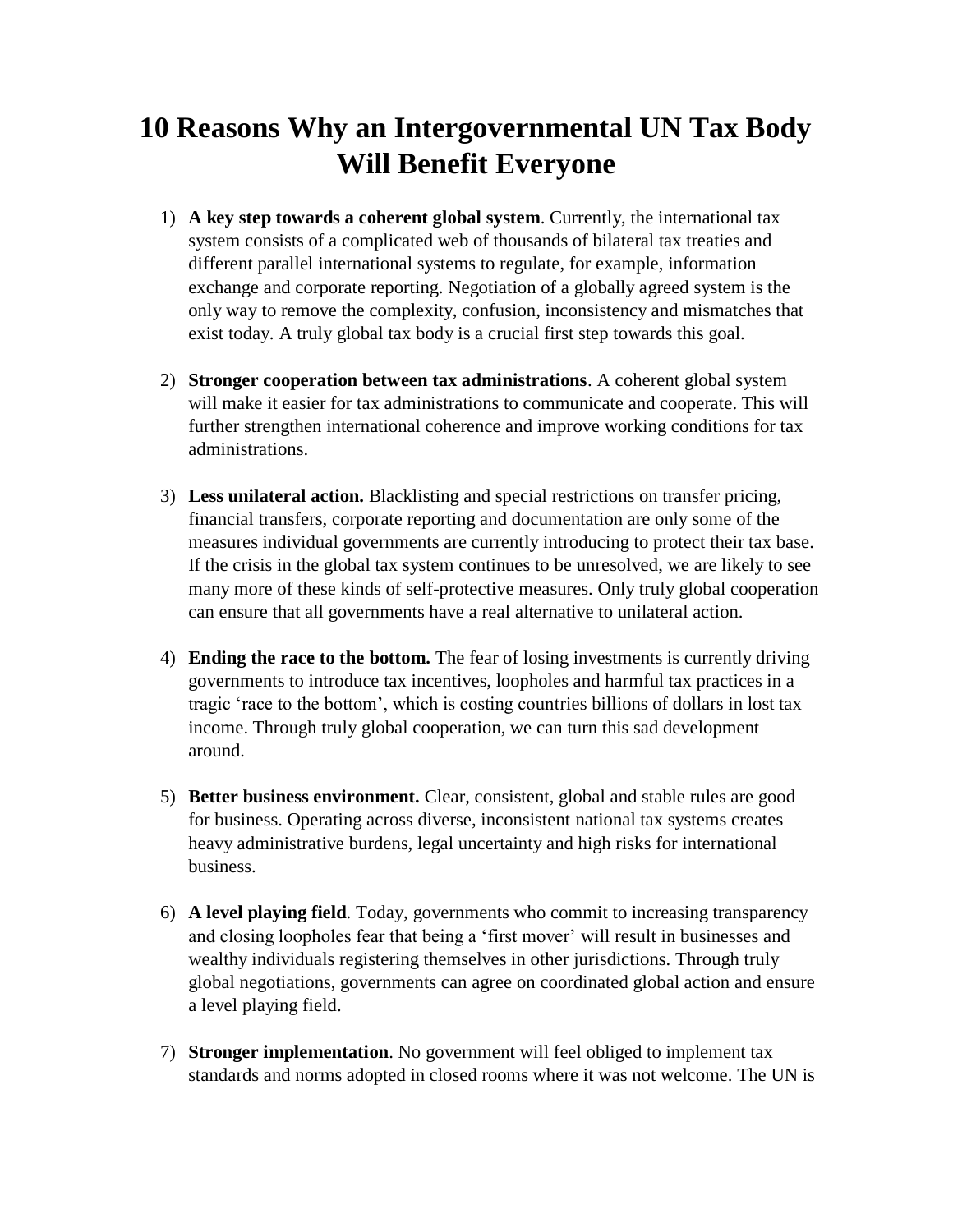the only global institution where all governments participate as equals, and therefore the place to achieve a global commitment to action.

- 8) **Less double taxation and double-non-taxation**. The wide variety of mismatches between national tax systems is the core reason why some get taxed twice on the same income while others don't get taxed at all. Only truly global cooperation can put an end to these problems.
- 9) **More financing for development in the poorest countries**. Currently, the world's poorest countries are excluded from decision making on global tax standards, and international systems often don't take into account their realities and interests. This means lower tax income and thereby less available financing for development in these countries.
- 10) **Fair and consistent global action against tax havens.** Many governments are currently trying to protect their tax base through national blacklists based on criteria that are often both unclear and inconsistently applied. While random blacklisting can be burdensome for impacted countries, it will not solve the tax haven problem. Action against tax havens must be fair, consistent and globally coordinated in order to be effective.

**Signed by:**